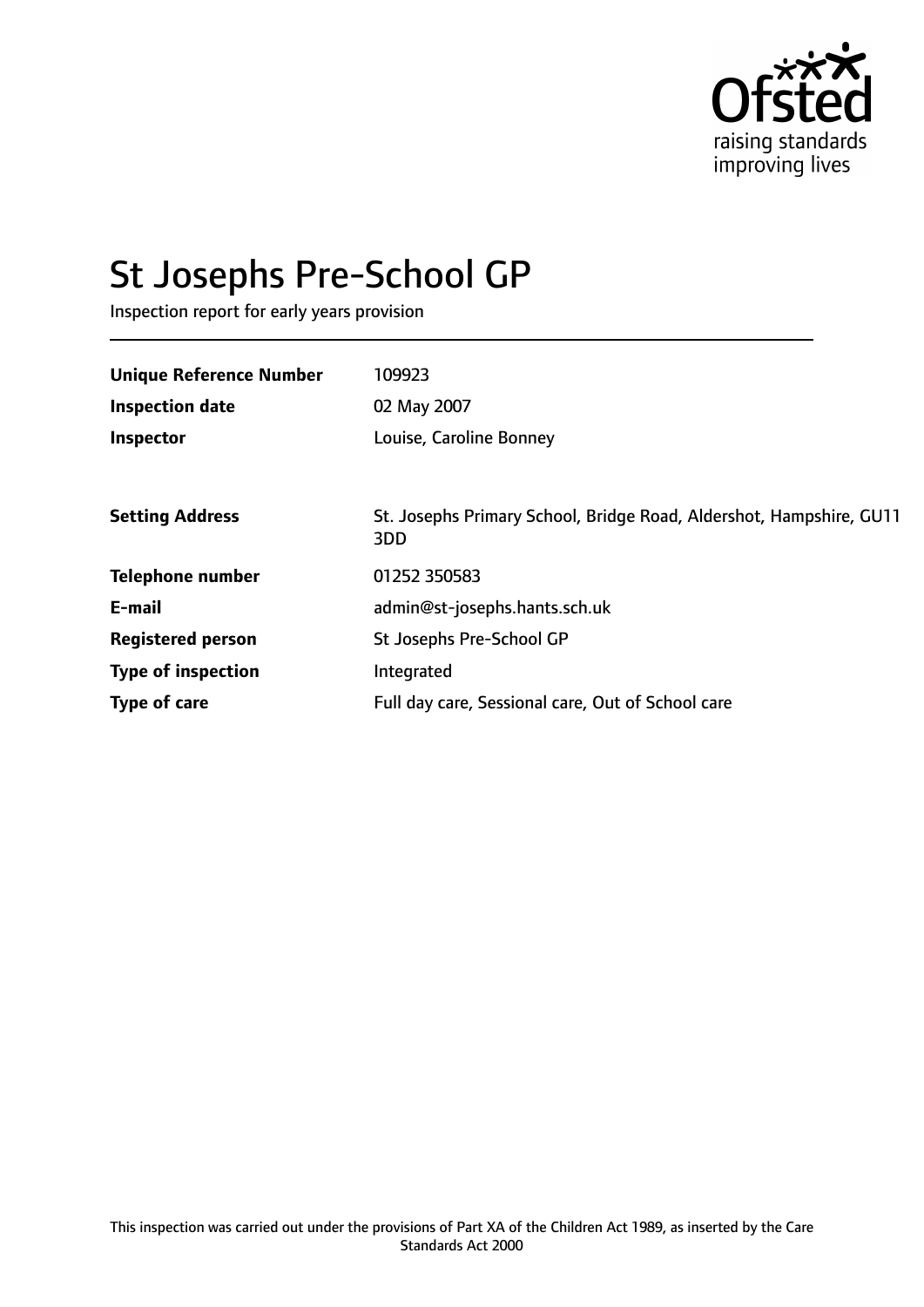## **ABOUT THIS INSPECTION**

The purpose of this inspection is to assure government, parents and the public of the quality of childcare and, if applicable, of nursery education. The inspection was carried out under Part XA Children Act 1989 asintroduced by the Care Standards Act 2000 and, where nursery education is provided, under Schedule 26 of the School Standards and Framework Act 1998.

This report details the main strengths and any areas for improvement identified during the inspection. The judgements included in the report are made in relation to the outcomes for children set out in the Children Act 2004; the National Standards for under 8s day care and childminding; and, where nursery education is provided, the *Curriculum guidance for the foundation stage.*

The report includes information on any complaints about the childcare provision which Ofsted has received since the last inspection or registration or 1 April 2004 whichever is the later.

## **The key inspection judgements and what they mean**

*Outstanding: this aspect of the provision is of exceptionally high quality Good: this aspect of the provision is strong Satisfactory: this aspect of the provision is sound Inadequate: this aspect of the provision is not good enough*

For more information about early years inspections, please see the booklet *Are you ready for your inspection?* which is available from Ofsted's website: *www.ofsted.gov.uk.*

## **THE QUALITY AND STANDARDS OF THE CARE AND NURSERY EDUCATION**

On the basis of the evidence collected on this inspection:

The quality and standards of the care are inadequate - notice of action to improve. The registered person does not meet the National Standards for under 8s day care and childminding.

The quality and standards of the nursery education are good.

## **WHAT SORT OF SETTING IS IT?**

St. Joseph's Pre-school GP was registered in 1987, and is managed by the Board of Governors of St Joseph's Catholic Primary School. The registration has three provisions which are situated in the grounds of the school in Aldershot. They include a preschool providing 15 hours of funded nursery education and care and a nursery/crèche providing full day care. Out of school care includes holiday, breakfast and teatime clubs. Each provision has separate managers and base rooms, and all have access to outdoor play areas. They also use the school facilities including the hall, library and grounds. The provisions serve the local community as well as offering some out of catchments places.

Both the preschool and nursery/crèche are registered to provide care for up to 36 children each. Currently 72 children are on roll for the preschool for 15 hours and 40 children attend the nursery/crèche. Of these, a total of 56 preschool and 15 nursery children receive funded nursery education. Children are normally aged two years and nine months before attending preschool, and from six months at nursery. The out of school provision provides care for up to 72 children aged from four to 12 years at any one time, and numbers on roll vary.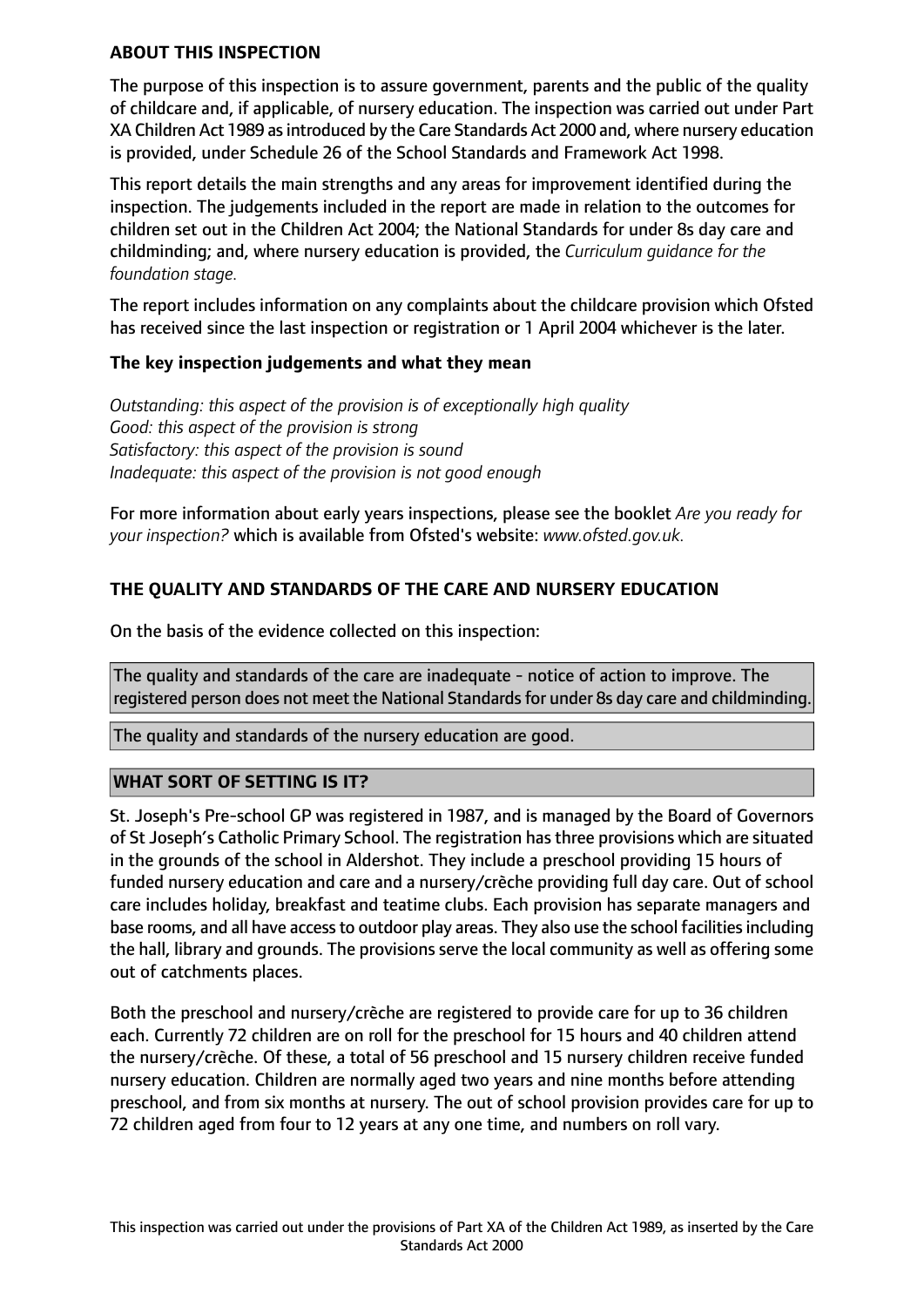The preschool and nursery/crèche are open five days a week term time only. Preschool sessions are from 08:45 until 11:45 and 12:15 until 15:15. The nursery/crèche is open from 08:00 until 17:00. The breakfast club is open from 08:00 until 08:30, and the teatime club from 15:15 until 17:30. The holiday club currently operates during the half-term and summer holidays.

The setting supports children with special educational needs, and children who speak English as an additional language.

The preschool and nursery employ a total of 18 staff, and the majority of staff have early years qualifications at Level 2 and above. No out of school club staff are currently qualified.

The provision places strong emphasis on its Catholic ethos.

## **THE EFFECTIVENESS OF THE PROVISION**

#### **Helping children to be healthy**

The provision is satisfactory.

Staff maintain good hygiene routines, such as cleaning tables before snack time, and the wearing of shoe covers in the nursery. Children develop awareness of how to maintain their own health and hygiene through established routines. They know to wear sunhats when playing outside. They wash their hands appropriately before eating, and older children independently look after their personal care.

Children enjoy nutritious snacks and meals, with good liaison between parents and staff as babies dietary needs develop. Older nursery and breakfast club children benefit from eating hot meals provided by school catering staff. At snack time children have healthy options such as fruit, vegetables and milk. In the nursery children have free access to water throughout the session. This helps them develop an understanding of how to eat and encourages them to take plenty of fluids to keep healthy.

Children benefit from sufficient opportunities to rest. Babies have their home routines adhered to around sleeps and feeds. They receive good emotional support from adults who provide plenty of cuddles and reassurance. This helps younger children thrive. There are good opportunities for energetic play outside. After school club play various team games on the playing field, preschool and nursery children access their attached outdoor areas and use slides and wheeled toys. This supports their health.

Children have their medical needs met through sufficient staff having appropriate first aid training. Staff seek information about allergies and dietary needs. However, some provision have a policy not to administer medication. This means staff are unable to fully support children's medical needs.

#### **Protecting children from harm or neglect and helping them stay safe**

The provision is inadequate.

Preschool and nursery staff have clear understanding of child protection procedures. They share their policies with parents, and record existing injuries. Staff are committed to putting the needs of the child first, and display the procedure to follow should they have concerns about their safety.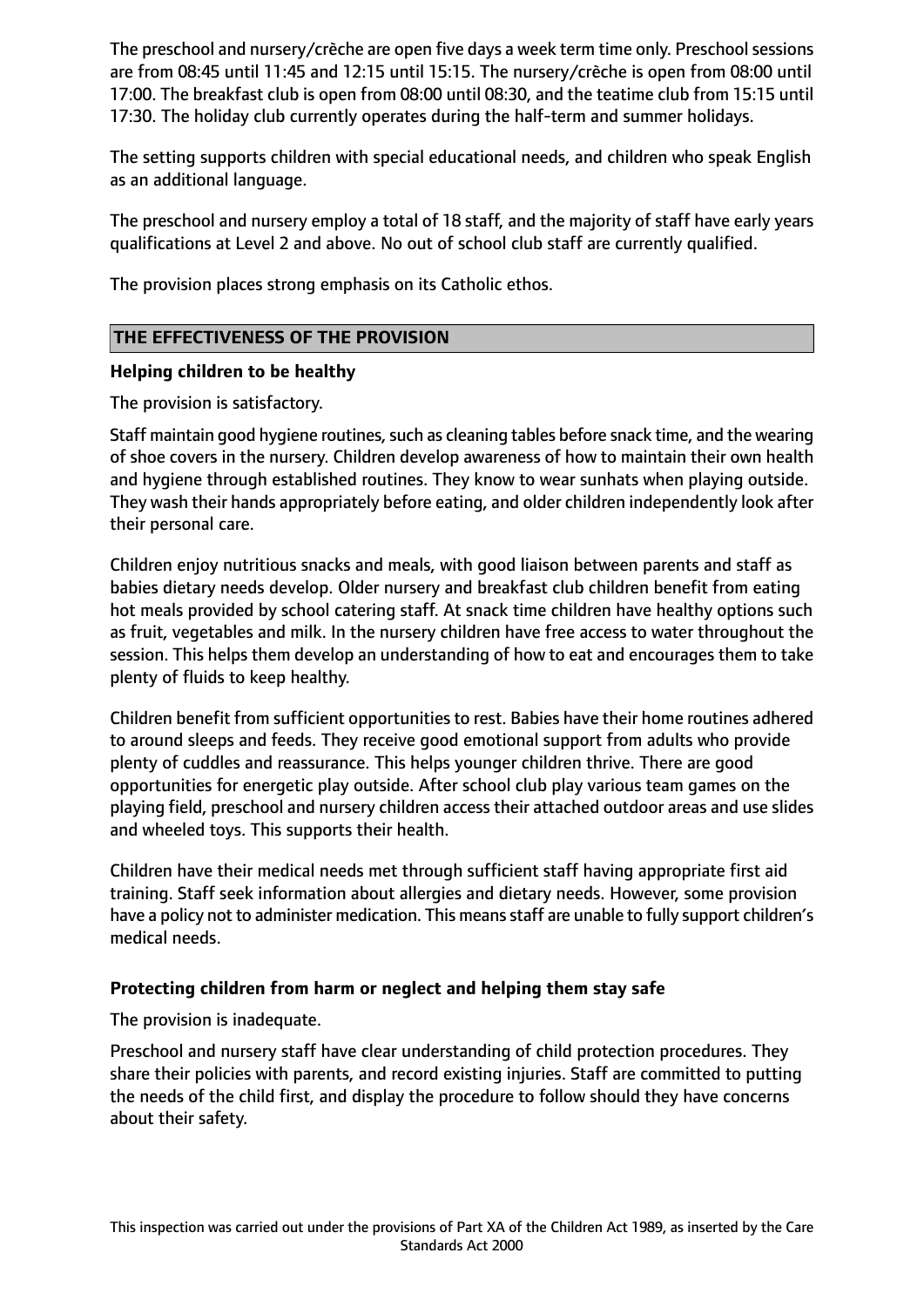However, the out-of-school provision does not have appropriate policies or methods to up-date staff's knowledge about safeguarding children. Although most of their staff have undergone suitable vetting procedures, some have recently been found not to have been vetted appropriately. This does not sufficiently safeguard the children.

Children play in safe and secure premises and staff effectively reduce hazards through risk assessment. Equipment is in good condition and age-appropriate for the children using it. Younger children freely and safely access boxes of clearly labelled resources from low storage units. Staff share collection procedures with parents, which supports the children's safety.

Children learn to be safe as they use tools with supervision, such as scissors or metal trowels. They practise the fire drill, and evaluations show they evacuate the building quickly and staff identify areas for improvement. Out of school club children know the clear boundaries for their activities, and ask permission before leaving their group. Preschool and nursery children participate in planned safety topics. They practise crossing quiet roads on site safely and bring in their cycle helmets to share at group time. Children have acceptable challenges. Babies have safe space to roll, crawl and toddle in and wheeled toys to push along. Older children use larger apparatus such as gym equipment in the school hall or climbing apparatus in the infant playground. This helps them learn to assess and control risk.

## **Helping children achieve well and enjoy what they do**

The provision is good.

Children arrive happy and keen to attend the provision. They are made welcome by the friendly staff who greet them by name. Children enjoy a stimulating range of activities in all the provisions, and have access to a good range of equipment. They develop friendships with each other, and have good relationships with staff.

Children attending out of school clubs enjoy a good variety of activities. They learn to weave, sew and participate in sports activities. Breakfast club children form small groups to play board games, or do colouring and craft activities.

Babies are affirmed and valued by staff that are caring and attentive. They paint and play with water, and enjoy interacting with staff who provide plenty of cuddles and attention. They develop independence as staff encourage them to feed themselves, and toddlers freely access their resources as they choose their activities. Staff plan and assess toddlers and babies using newly developed planning and achievement records that reflect the Birth to three matters framework. This helps support the children's development.

## Nursery Education

Teaching and Learning is good. Staff plan an exciting range of activities that children enjoy participating in. Most staff have a good understanding of the Foundation Stage curriculum, with support given to those with less secure knowledge. Planning covers all areas of the curriculum, and provides good opportunities for the children's development.

Staff effectively assess the preschool children's progress against the early learning goals' stepping stones. They effectively observe and monitor children's progress, and use these records to develop planning. This system has been newly introduced to the nursery. Observation rotas are not yet working effectively, and achievement records are in an early stage of completion.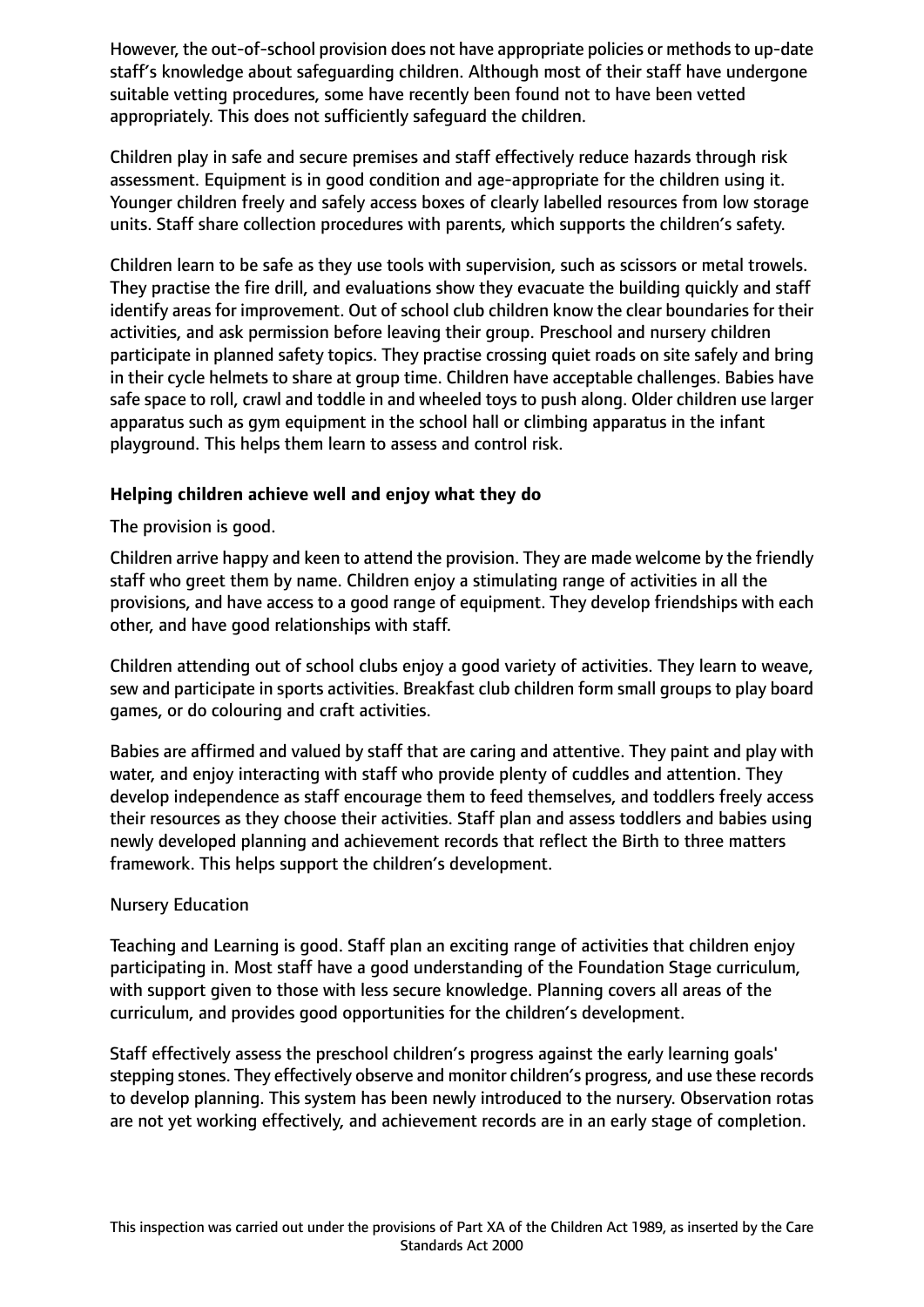This means nursery staff do not have secure knowledge of the children's next steps in learning to inform planning.

Preschool staff differentiate planning to ensure older or more able children have sufficient challenge. Staff plan a good balance of child and adult initiated activities. They interact with children during their activities, often helping them to extend and develop their thinking and communication skills. Children concentrate and persist at their tasks well, such as when cutting round shapes, or building a complicated railway layout. They independently initiate their own play and learning as they choose resources from low storage units. Preschool children move freely between indoors and the well-resourced outdoor area. This provides good opportunities for them to extend their play and learning.

Children develop awareness of number, shape and calculation during activities. They separate objects into groups, recognise shapes on the playground as they water-paint over them, and sing number songs. Children use books to promote role play, art and craft activities, and enjoy listening to stories in large groups and individually. Children sing songs together, and are confident enough to take turns to sing in front of their group. They experiment with sounds as they play instruments which staff have strung along the fence or during planned music activities. They use their imagination and communication skills as they organise their role play. Children reflect home experiences as they dress up for a wedding or look after their new baby. However, children still lack sufficient opportunities to freely access art and craft materials to develop their own ideas.

Children have opportunities to mark make. Some are beginning to use emergent writing and recognise their own names, and staff model writing for a purpose as they annotate children's pictures. However, staff do not sufficiently plan opportunities for children to write for a purpose during play activities to further develop their skills. Children with English as an additional language receive good support, such as through the use of visual aids. Children with learning difficulties and disabilities receive support through staff identifying any emerging needs quickly. They liaise closely with parents and other professionals to support the provision of suitable activities. Managers also liaise closely with the Early Years and Head Teacher to ensure appropriate support is available for the children when they transfer into the school.

Children develop awareness of communication technology. They adeptly use the computer mouse, changing programmes independently. They explore nature as they go on a bug hunt, closely examining insects in magnifying pots. They explore and show curiosity as they plant seeds and watch them grow, mix sand and water, handle ice and watch it melt. Children learn about diversity as they make Chinese dragons, taste food from around the world, and participate in topics such as Our World, when they look at other climates, buildings and people.

Children develop dexterity as they use tools such as scissors to cut round shapes, trowels to fill pots with sand, or presses to squeeze dough through. They develop new skills as they enjoy planned gym sessions in the school hall. They move in different ways as they enthusiastically join in action rhymes. Children develop awareness of space as they pedal and push wheeled toys in their outdoor play area, carefully avoiding obstacles.

## **Helping children make a positive contribution**

The provision is inadequate.

Parents find the staff friendly and approachable. In most provisions parents receive informative brochures and newsletters, and have access to policies and procedures. However, out of school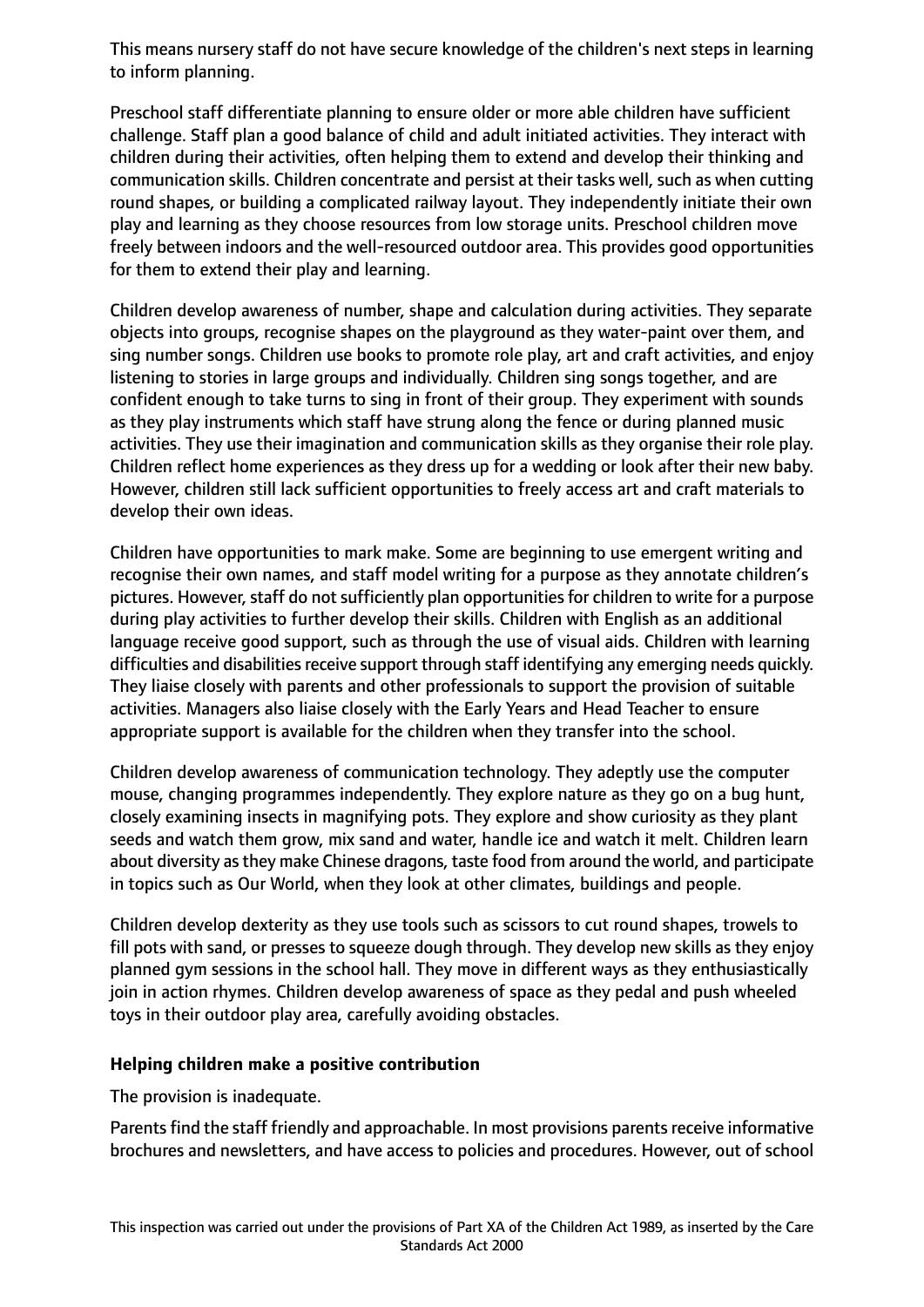club policies and procedures are incomplete, and parents receive little written information about the provision. There is no complaints policy to share with parents. This is in breach of regulations. In other provisions they see colourful displays of children's work and planning for future activities. Parents share their children's records, and there is a good exchange of information at handover. This means they are well informed about most provisions. Staff seek information about new children's development and home routines. This helps staff settle children in effectively. All provisions seek feedback from parents and children, and act on any suggestions made. Children now have a quiet corner allocated during the after school club where they can do their homework, as requested.

Partnership with parents and carers of children receiving nursery education is good. Parents receive informative brochures and newsletters. They learn about the Foundation Stage curriculum through open days, displays of photographs showing how children's activities support the areas of learning and written information. They attend termly meetings with key workers to discuss their children's progress and achievement records, and preschool parents discuss children's future learning. Parents continue children's learning at home through their awareness of the activities children participate in and their development. Children bring resources from home to support topics and parents visit to share their knowledge and experiences. Some visit to talk about Germany, their job as a policeman, or to teach new skills such as knitting. This supports the children's learning.

Children show a sense of belonging as staff welcome them individually by name on arrival. They settle well and are familiar with the established routines. Children confidently ask staff to meet their needs, and staff show care and concern for their wellbeing. The breakfast club has a feeling of community as some parents and older siblings accompany the school children for breakfast.

Children learn to recognise and value differences in society through the provision of resources and planned topics, some of which reflect their home backgrounds. For instance, children wear their national dress to show others during the topic Around the World. In the role play area dressing up clothes, woks and Chinese bowls reflect diversity. Parents, the fire brigade and police officer visit to talk about their jobs. This raises the child's awareness of their community.

Children receive good support for their transition into school. Staff liaise with early years teachers prior to children leaving, and teachers visit them. Children use the infant playground. Older nursery children have lunch in the dining hall. Preschool children visit the library and carry out tasks around the school, and recently older children sang a song during assembly to the school children. This helps familiarise children with the school, and supports their ability to settle when they transfer.

Children who have English as an additional language receive appropriate support. Staff seek information from parents about children's language capabilities. Staff identify emerging learning difficulties and disabilities, and liaise closely with parents and therapists. They seek advice from the school special needs co-ordinator and access specialised resources, such as large peg puzzles. This supports the children's development well.

Children behave well. Young babies benefit from their home routines being maintained, which helps them cope well with their day. Young children show care and concern as they help each other with tasks, such as taking a friend to wash her hands. Staff are consistent in their management of the children, and effectively use praise to encourage children to behave appropriately. Children know the difference between right and wrong, and confidently remind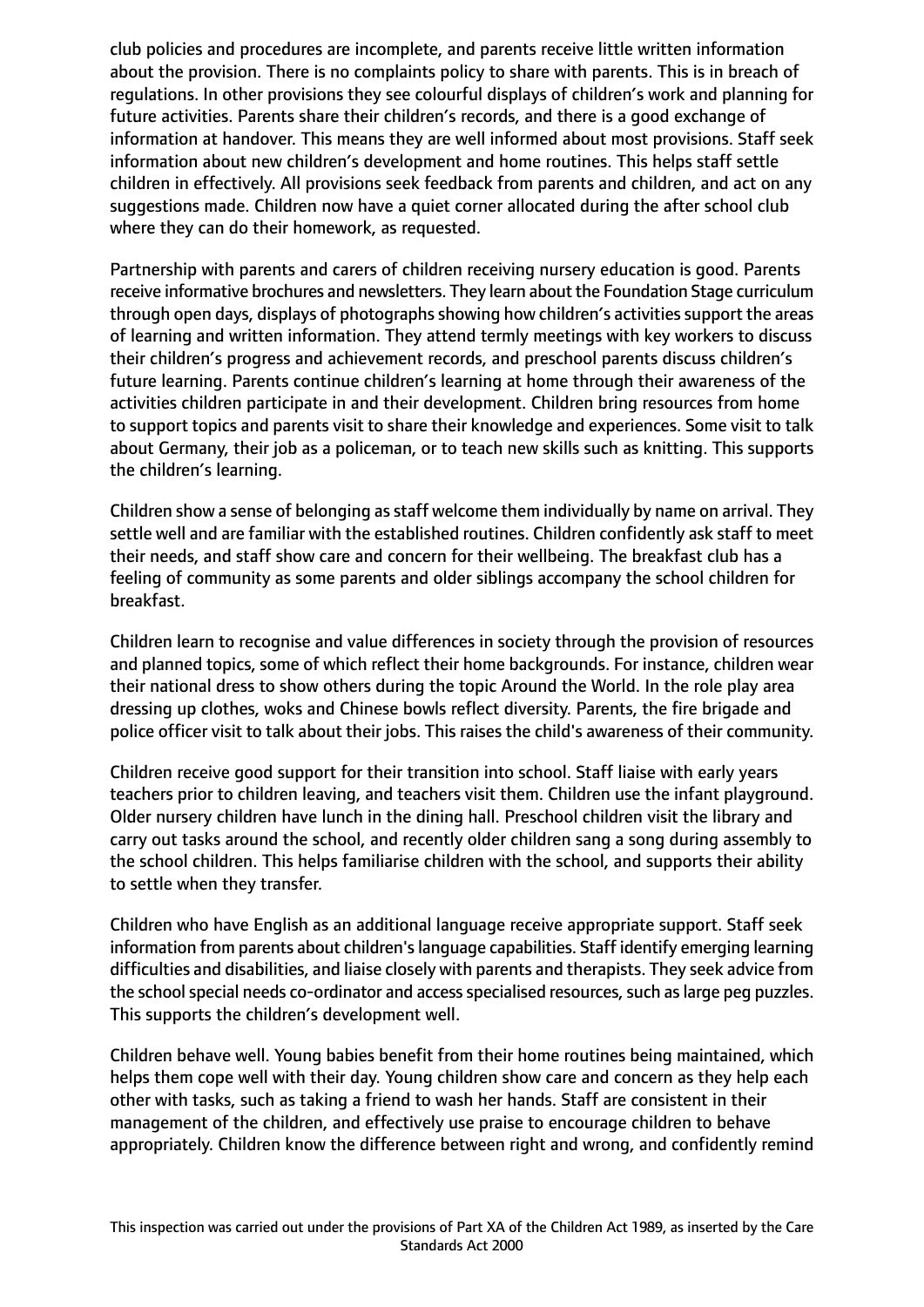a child to share or to treat equipment carefully. Staff help children organise turn-taking by using a timer to good effect. Out of school care children help develop the rules for behaviour, and remind each other of them occasionally. This helps children develop awareness of appropriate behaviour. Children have quiet reflective moments when they lie down and listen to music and join in with prayers each day. Children's spiritual moral social and cultural development is fostered.

## **Organisation**

The organisation is inadequate.

The out of school provision has no awareness of the National Standards. This means that suitable policies and procedures are not in place to ensure children's safety and welfare. Not all out of school care staff have undergone appropriate vetting procedures, and minimum training requirements are not met. There is no written procedure to follow if a child is lost. Records do not provide sufficient detail to show who is attending or their times of attendance, and records are not kept for the required length of time. There is no complaints procedure to share with parents reflecting the latest National Standard requirements. The child protection procedure does not include allegations made against staff. These are breaches of regulations.

The setting does not meet the needs of the range of the children for whom it provides.

The nursery and preschool have rigorous and effective recruitment procedures in place which protect the children's safety and welfare. Documentation, policies and procedures in the preschool and nursery are effectively implemented and well maintained. Records are shared with parents appropriately. Staff organise their provision well. They plan activities and provide suitable resources to support the children's care and learning. They deploy staff effectively to ensure children receive good support during their activities.

Leadership and management is good. Nursery and preschool managers monitor and evaluate their settings. The introduction of new strategies, such as methods to observe and record children's progress, are well established in the preschool. However, in the nursery they require more careful evaluation to ensure they are effective. Managers encourage staff to develop professionally through attending additional training. The introduction of peer-on-peer observations in preschool helps staff identify strengths and weaknesses. Managers provide staff with good opportunities to work together and develop strong teams. They attend planning meetings and preschool staff have time allocated to meet and exchange information, such as between morning and afternoon sessions. Staff observe children on a rota system, and all staff act as key worker for a small group of children. Staff maintain children's achievement records, and managers allocate time for them to share these records with parents each term.

Managers constantly evaluate the provision of nursery education. They develop action plans to support the introduction of the Early Years Foundation Stage curriculum, the common assessment framework and the index for inclusion. The head teacher and managers maintain excellent links through daily informal exchanges of information and their attendance at management and governors meetings. Managers and teaching staff work together to ensure children transfer into school as easily as possible through frequent visits and exchange of information. All staff have regular appraisals, with the head teacher and governors appraising the managers. This supports the continual development of staff and the provision.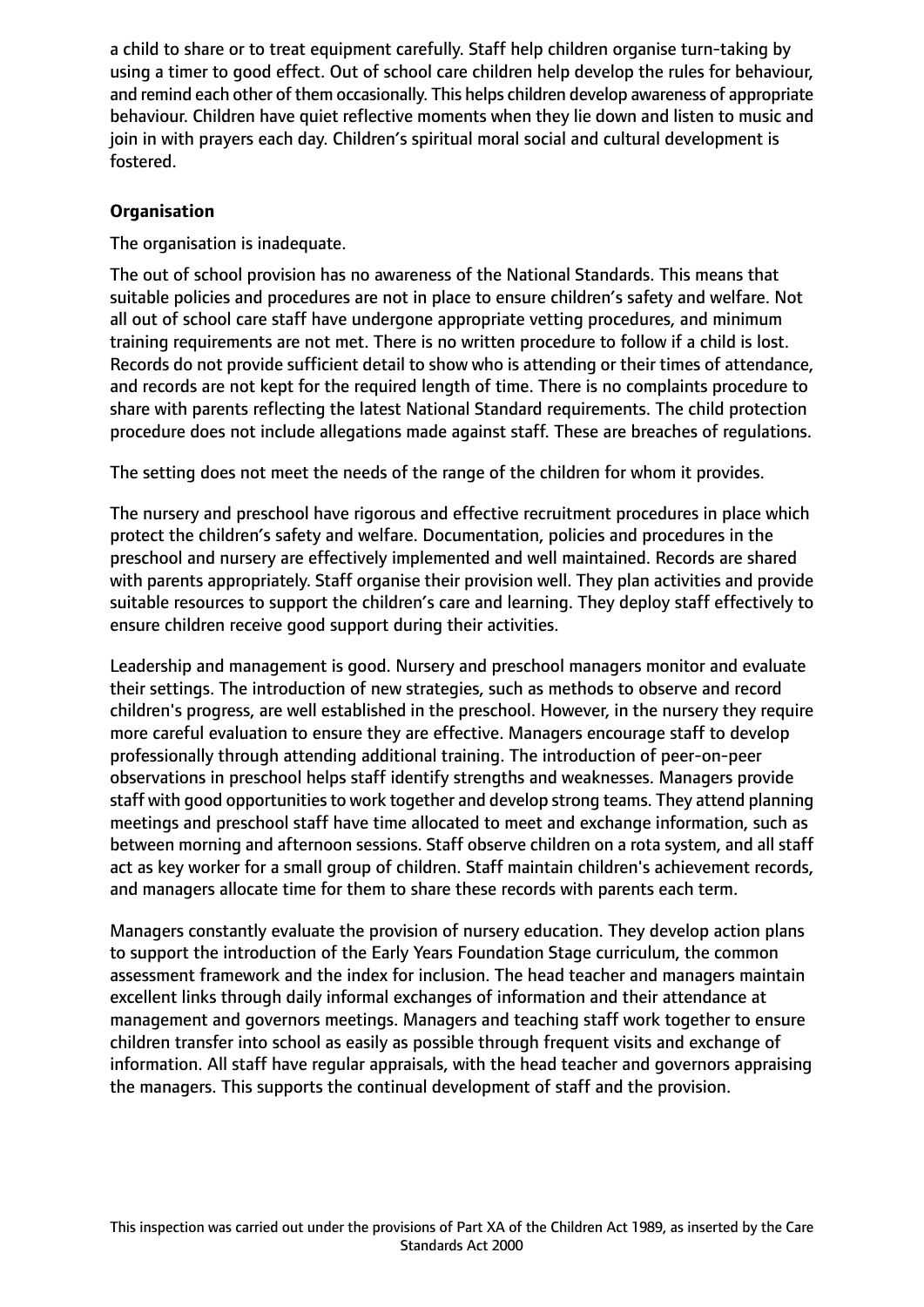## **Improvements since the last inspection**

The last Children Act inspection recommended that the preschool should increase the use of the computer, opportunities for free writing, and update documentation. Children now use the computer daily and confidently change the programme and manage the mouse. They use emergent writing as they access clip-boards and notepads. This improves opportunities for children to write freely and develop computer skills. Policies in the preschool have been up-dated to reflect current legislation. This protects the children's welfare.

The last Nursery Education inspection recommended that staff increase their knowledge of the Foundation Stage, improve planning and assessment records, and promote children'simagination through independent access to resources during craft activities. All staff have now received in-house training for the Foundation Stage. Planning includes how to extend activities and new systems for monitoring the quality of teaching and learning help staff develop more effective practise. Children access a trolley of various craft materials during planned activities which increases their opportunities for developing creativity. Preschool parents share children's achievement records during termly meetings, and discuss children's next steps in learning. This improves opportunities for children's learning.

## **Complaints since the last inspection**

Since the last inspection there have been no complaints made to Ofsted that require the provider or Ofsted to take any action in order to meet the National Standards.

The provider is required to keep a record of complaints made by parents, which they can see on request. The complaints record may contain complaints other than those made to Ofsted.

# **THE QUALITY AND STANDARDS OF THE CARE AND NURSERY EDUCATION**

On the basis of the evidence collected on this inspection:

The quality and standards of the care are inadequate - notice of action to improve. The registered person does not meet the National Standards for under 8s day care and childminding.

The quality and standards of the nursery education are good.

## **WHAT MUST BE DONE TO SECURE FUTURE IMPROVEMENT?**

#### **The quality and standards of the care**

To improve the quality and standards of care, the registered person **must** take the following actions:

- develop an action plan that sets out how staff training and qualification requirements will be met
- •improve knowledge and understanding of the requirements set out in regulations
- •ensure that the child protection procedure includes the procedure to follow in the event of an allegation being made against a member of staff or volunteer
- •ensure that all records relating to day care activities are readily accessible and available for inspection at all times